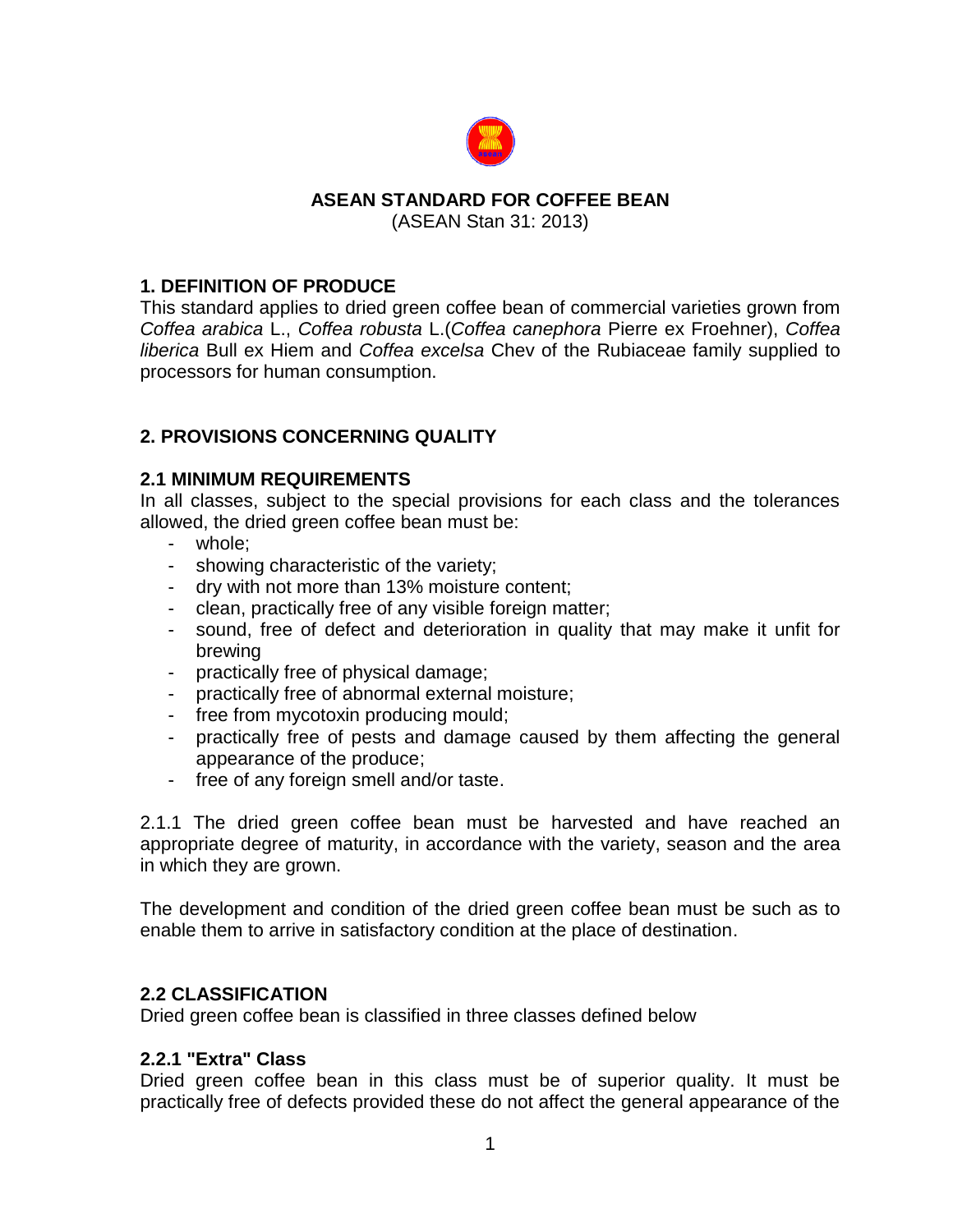produce, the quality, the keeping quality and presentation in the package. The total allowable of defects should not be more than 7%.

### **2.2.2 Class I**

Dried green coffee bean in this class must be of good quality. The following defects, however, may be allowed, provided these do not affect the general appearance of the produce, the quality, the keeping quality and presentation in the package. The total allowable of defects should not be more than 15%.

### **2.2.3 Class II**

Dried green coffee bean in this class does not qualify for inclusion in the higher classes, but satisfy the minimum requirements specified in Section 2.1 above. The following defects, however, may be allowed provided the coffee bean retains its essential characteristics as regards the quality, the keeping quality and presentation. The total allowable of defects should not be more than 25%.

## **3. PROVISIONS CONCERNING SIZING**

Size is determined by the diameter of the individual bean, in accordance with the following table:

| Size Code      | Bean size (mm) |  |
|----------------|----------------|--|
|                | >7.0           |  |
| $\overline{2}$ | $>6.5 - 7.0$   |  |
| 3              | $>6.0 - 6.5$   |  |
| 4              | $>5.5-6.0$     |  |
| 5              | $>5.0 - 5.5$   |  |
| 6              | $4.0 - 5.0$    |  |

## **4. PROVISIONS CONCERNING TOLERANCES**

Tolerances in respect of quality and size shall be allowed in each package (or in each lot for produce presented in bulk) for produce not satisfying the requirements of the class indicated.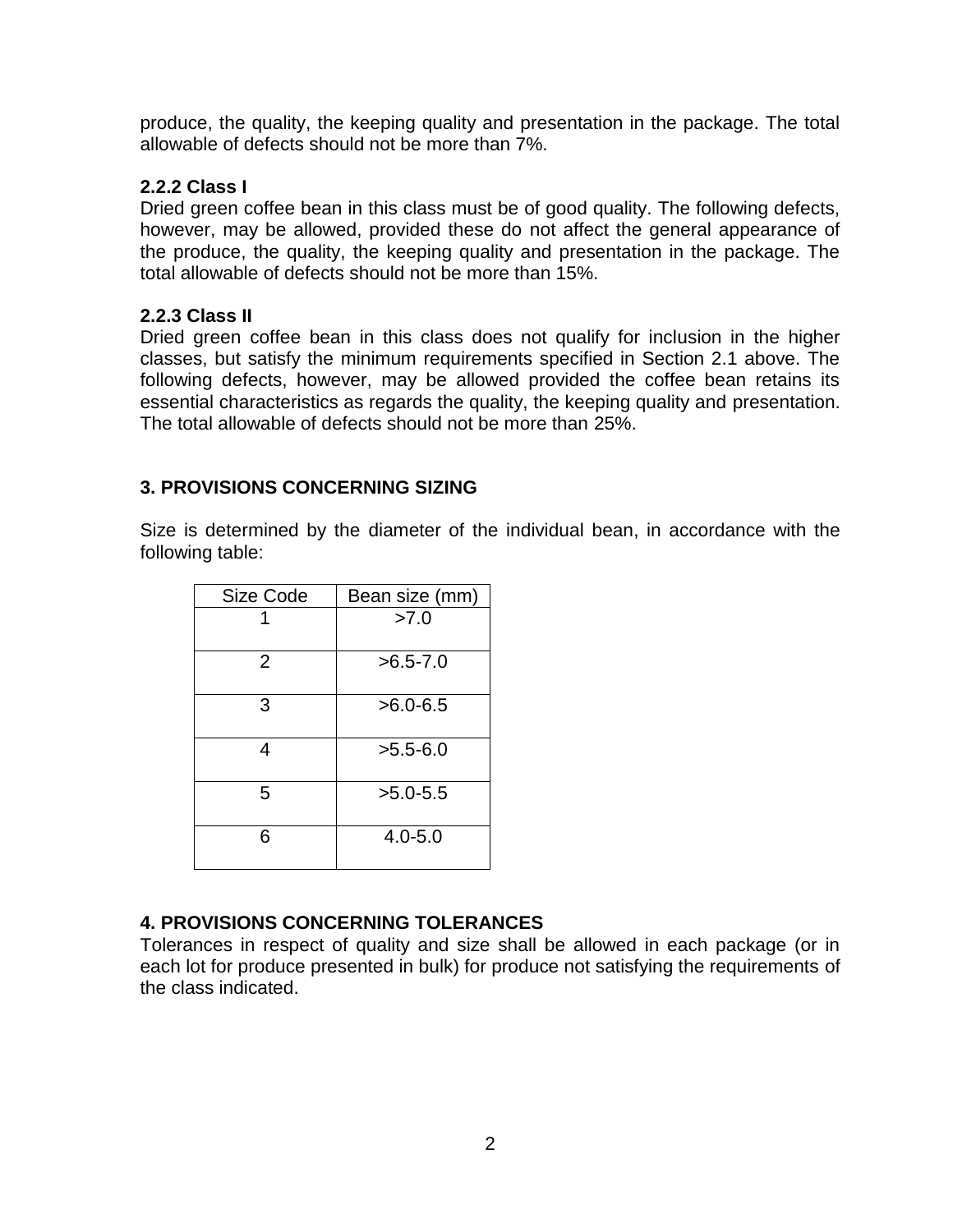## **4.1QUALITY TOLERANCES**

| <b>Type of Defect</b>                                                    | <b>Percentage of Defect</b> |                |                 |
|--------------------------------------------------------------------------|-----------------------------|----------------|-----------------|
|                                                                          | <b>Extra Class</b>          | <b>Class I</b> | <b>Class II</b> |
| <b>Black bean</b>                                                        | $<$ 4.0                     | $4.0 - 6.0$    | $>6.0 - 15.0$   |
| Mouldy (other than<br>mycotoxin<br>producing mould)<br>and infested bean | < 5.0                       | $5.0 - 6.0$    | $>6.0 - 8.0$    |
| Immature bean                                                            | 2.0                         | $2.0 - 3.0$    | $>3.0 - 8.0$    |
| Broken bean                                                              | < 3.0                       | $3.0 - 5.0$    | $>5.0-10.0$     |
| Dried cherries                                                           | < 0.5                       | $0.5 - 1.0$    | $>1.0 - 2.0$    |
| Foreign matter                                                           | < 1.0                       | $1.0 - 1.5$    | $1.5 - 2.0$     |
| Total allowable for<br>defects                                           | 7.0                         | 15.0           | 25.0            |

# **TABLE OF DEFECTS**

### **4.2 SIZE TOLERANCES**

For all classes, 10% by weight for beans corresponding to the size immediately above and/or below that indicated on the package.

### **5. PROVISIONS CONCERNING PRESENTATION**

### **5.1 UNIFORMITY**

The content of each package (or lot for produce presented in bulk) must be uniform and contain only coffee bean of the same origin, variety and/or commercial type, quality and size. The visible part of the content of each package (or lot for produce presented in bulk) must be representative of the entire content.

### **5.2 PACKAGING**

Coffee bean must be properly packed in such a way as to protect the produce. The materials used inside the package must be clean and of good quality such as to avoid causing any external or internal damage to the produce. The use of materials, particularly of paper or stamps bearing trade specifications is allowed, provided the printing or labelling has been done with non-toxic ink or glue.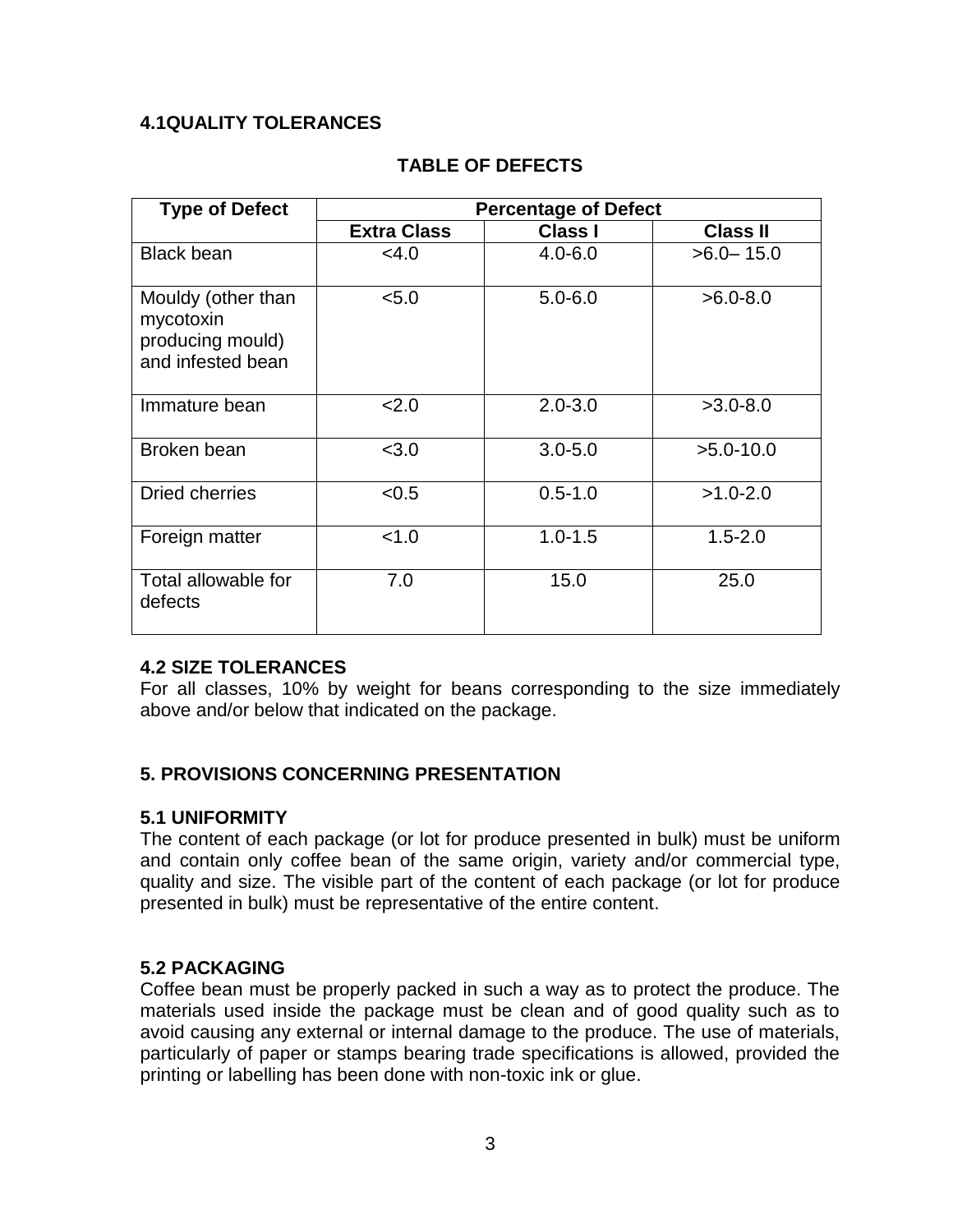### **5.2.1 Description of Containers**

The containers shall meet the quality, hygiene, ventilation and resistance characteristics to ensure suitable handling, shipping and preserving of the coffee bean. Packages (or lot for produce presented in bulk) must be practically free of foreign matter and smell.

## **6. MARKING OR LABELLING**

### **6.1 NON-RETAIL CONTAINERS**

Each package must bear the following particulars, in letters grouped on the same side, legibly and indelibly marked, and visible from the outside, or in the documents accompanying the shipment. For produce transported in bulk these particulars must appear on a document accompanying the goods.

#### **6.1.1 Identification**

Name and address of Exporter, Packer and/or Dispatcher. Identification code (optional).

### **6.1.2 Nature of Produce**

Name of produce, variety and/or commercial type.

### **6.1.3 Origin of Produce**

Country of origin and, optionally, district where grown or national, regional or local place name.

### **6.1.4 Commercial Identification**

- Class;
- Size;
- Net weight (optional).

### **6.1.5 Official Inspection Mark (optional)**

### **7. CONTAMINANTS**

### **7.1 PESTICIDE RESIDUES**

Coffee bean shall comply with those maximum residue limits established by the Codex Alimentarius Commission, ASEAN Harmonized MRLs for Pesticides, and/or by authority for this commodity.

### **7.2 OTHER CONTAMINANTS**

Coffee bean shall comply with those maximum levels for contaminants established by the Codex Alimentarius Commission and/or by authority for this commodity.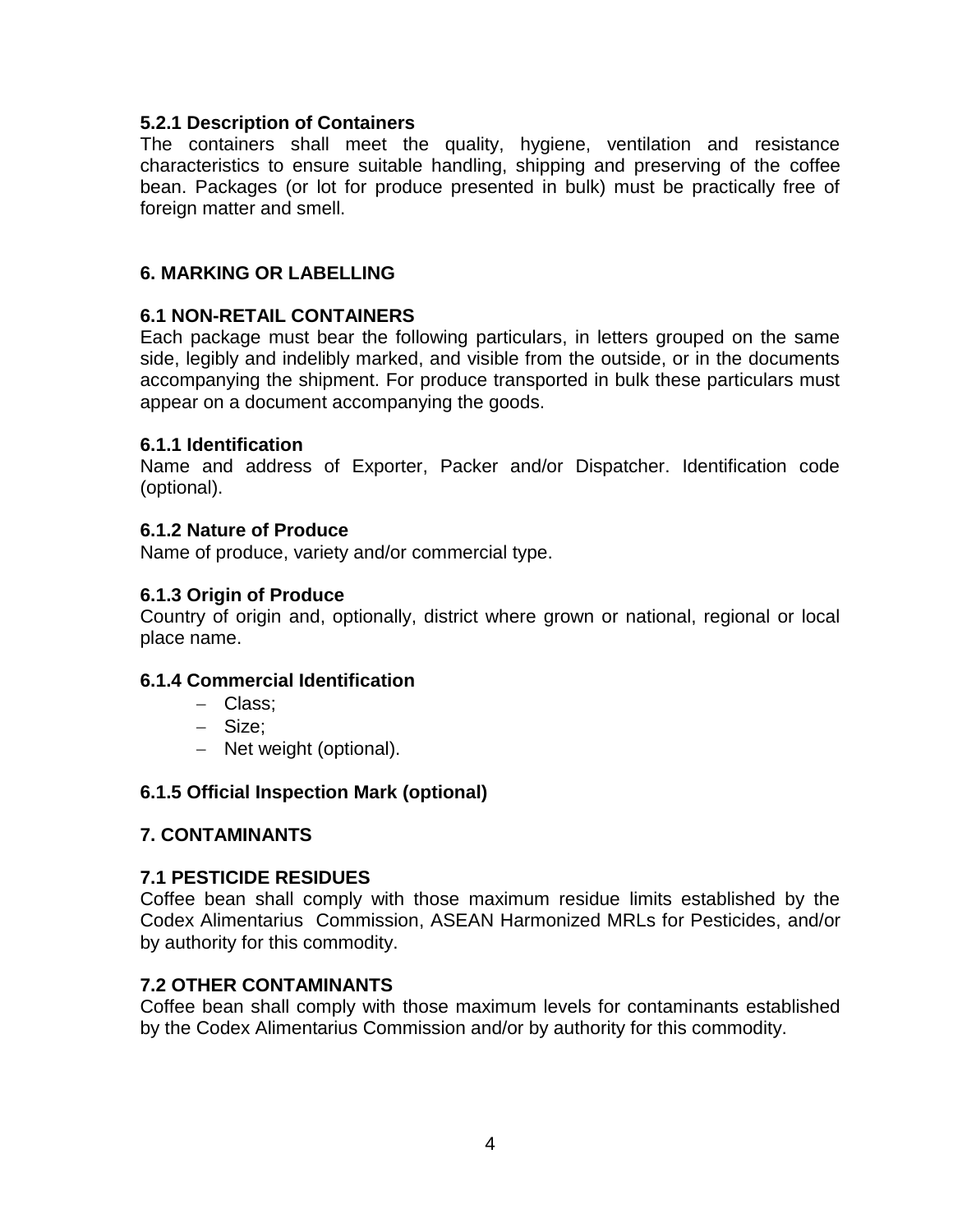## **8. HYGIENE**

**8.1** It is recommended that the product covered by the provisions of this Standard be prepared and handled in accordance with the appropriate sections of the Recommended International Code of Practice – General Principles of Food Hygiene (CAC/RCP 1-1969, Rev. 3-1997),Code of Practice for the Prevention and Reduction of Ochratoxin A in Coffee (CAC/RCP 69:2009) and other relevant Codex texts such as Codes of Hygienic Practice and Codes of Practice.

**8.2** The product should comply with any microbiological criteria established in accordance with the Principles for the Establishment and Application of Microbiological Criteria for Foods (CAC/GL 21-1997).

### **9. METHODS OF ANALYSIS AND SAMPLING**

Analytical and sampling methods to be used for ascertaining conformance to the requirements of this specification shall be in accordance with relevant text in Codex Methods of Analysis and Sampling.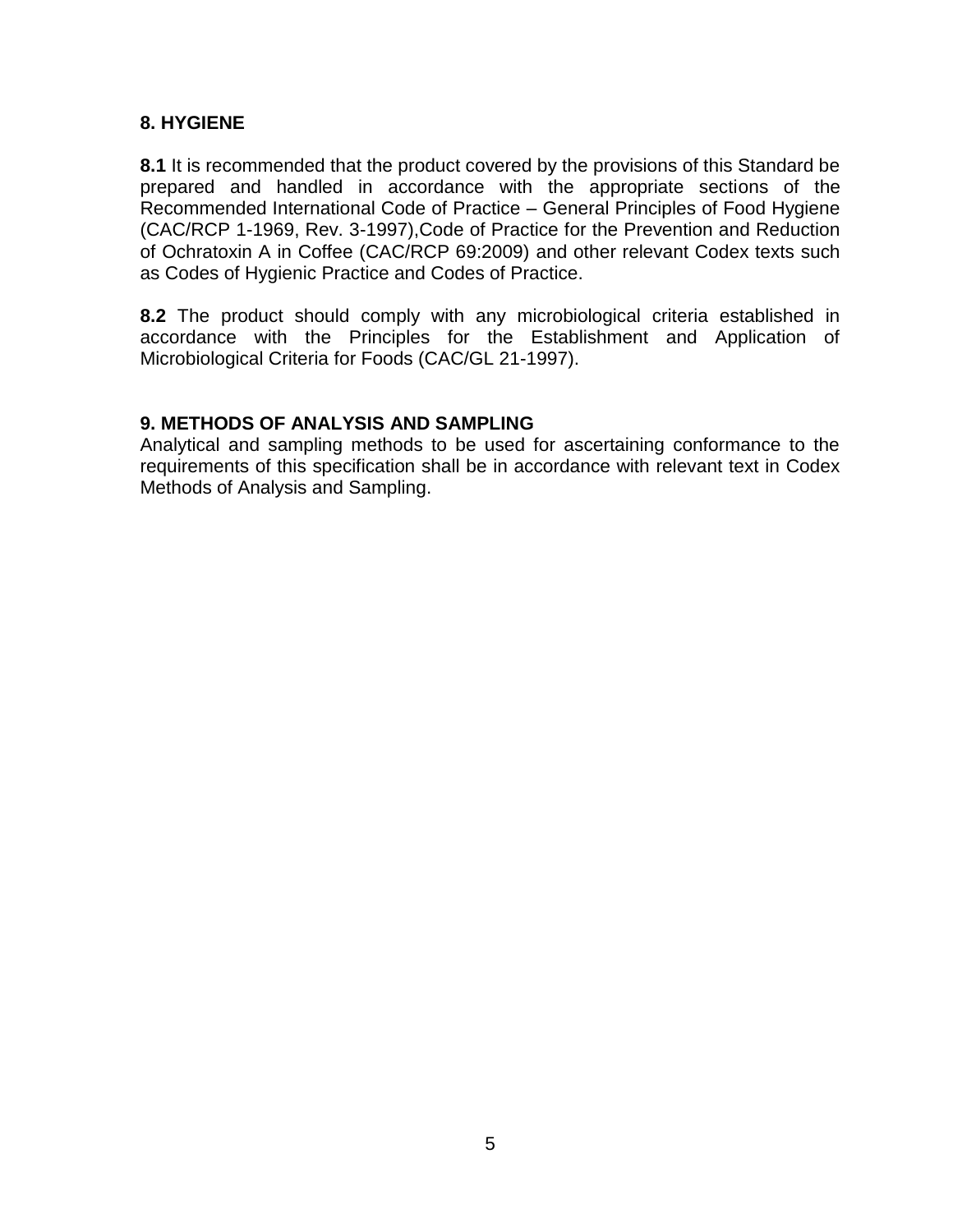### *References:*

Indonesian National Standard for Coffee bean (SNI 01-2907-2008, ICS 67.140.20)

Malaysian Standard for Raw coffee bean specification (MS 1232:1991)

Philippine National Standard for Green coffee bean – Specification (PNS/BAFPS 01:2003)

Thai Agricultural Standard for Robusta coffee bean (TAS 5700-2009)

Thai Agricultural Standard for Arabica coffee bean (TAS 5701-2009)

Vietnam National Standard for Green coffee bean (TCVN 7032:2007)

CODEX CAC/RCP 1-1969, Rev 4-2003. General Principles of Food Hygiene.

CODEX CAC/RCP 44-1995, Amd. 1-2004. Code of Practice for Packaging and Transport of Fresh Fruits and Vegetables.

CODEX CAC/RCP 69:2009. Code of Practice for the Prevention and Reduction of Ochratoxin A Contamination in Coffee.

CODEX STAN 1-1985, Revision 1-1991. Codex General Standard for the Labeling of Prepackaged Foods.

ASEAN Harmonized MRLs for Pesticides

ISO 1446:1978, "Green Coffee-Determination of moisture content (Basic reference method)"

2011 Standard Layout for UNECE Standard on Dry and Dried Produce

Viet Nam National Standard for Green Coffee – Defect Reference Chart (TVCN 7032:2007)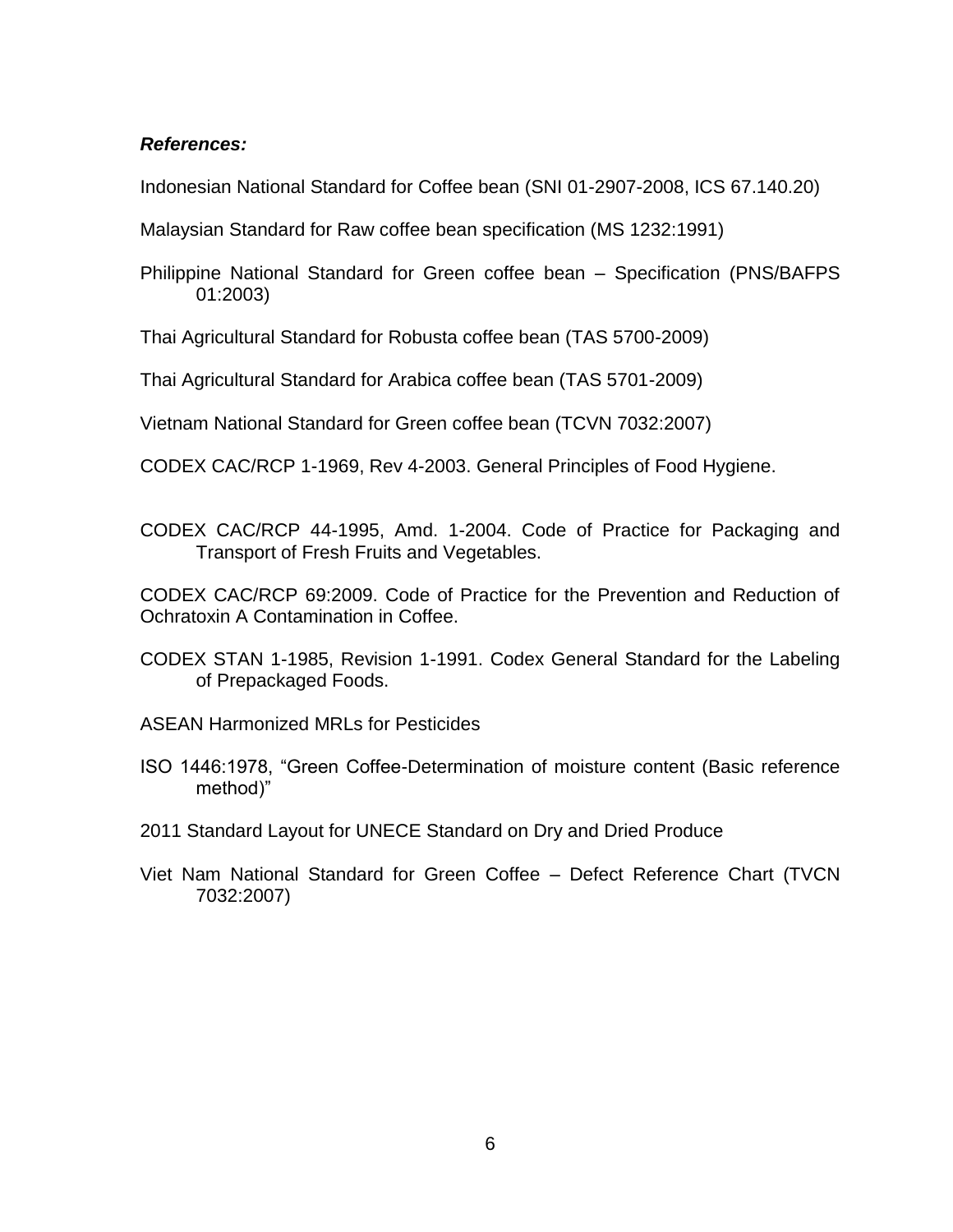# **DEFINITION OF TERM**

**Black bean** : green coffee has black color inside or external or partially (more than  $\frac{1}{2}$ 



**Figure 1 Black Bean**

**Off-odor bean** : fermented bean, acrid ,sour taste or foreign odor (fertilizer, chemical and mouldy)

**Mouldy bean** : green coffee has mould internal or external



**Figure 2 Mouldy bean**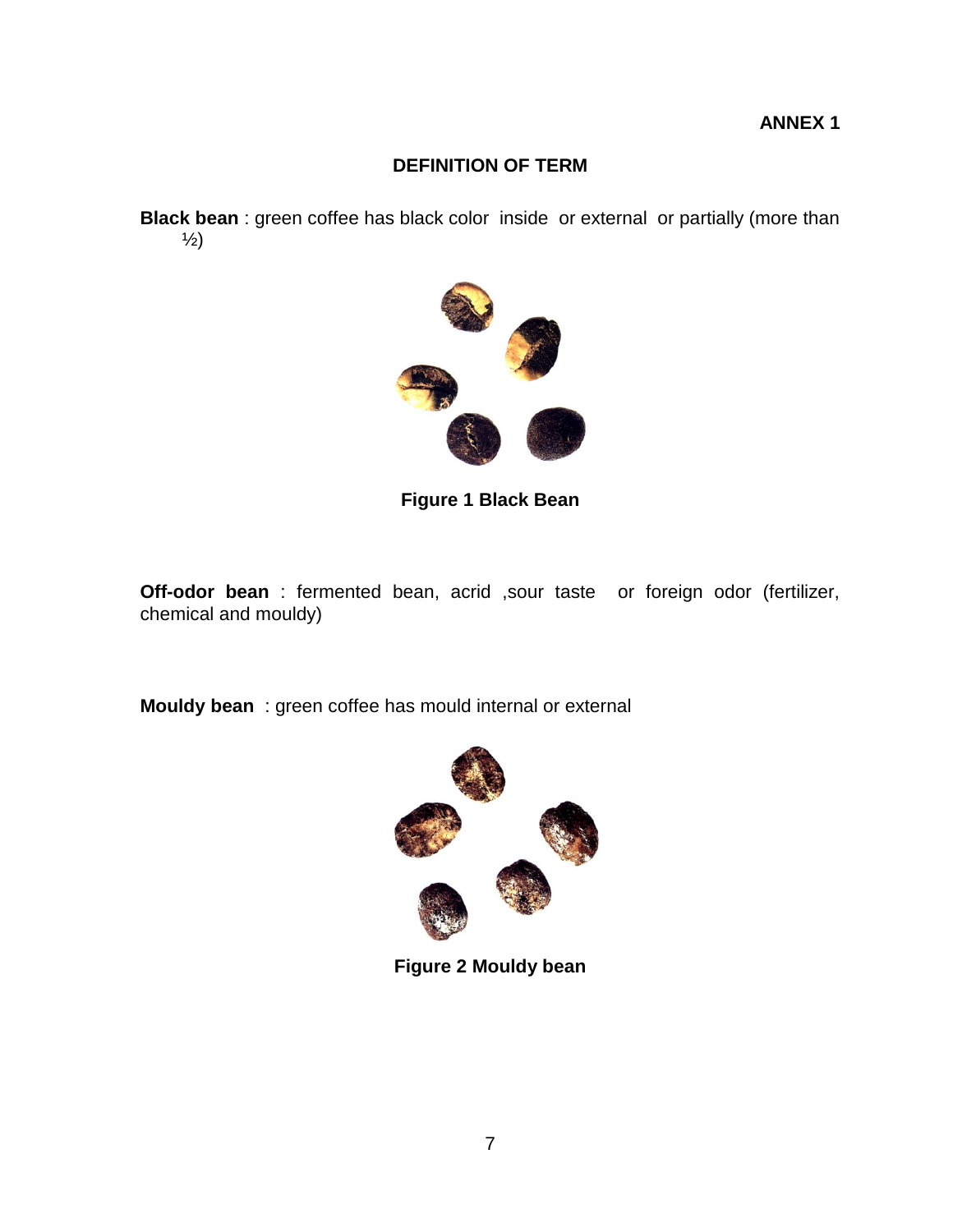**Broken bean** : broken bean less than half green bean



**Figure 3 Broken bean**

**Immature bean** : abnormal shape, light weight bean, wrinkle bean

**Infested bean**: bean with holes bores by insects.



**Figure 4 Infested bean**

**Dried cherry**: dried coffee cherries or semi husk green coffee



**Figure 5 Dried cherries**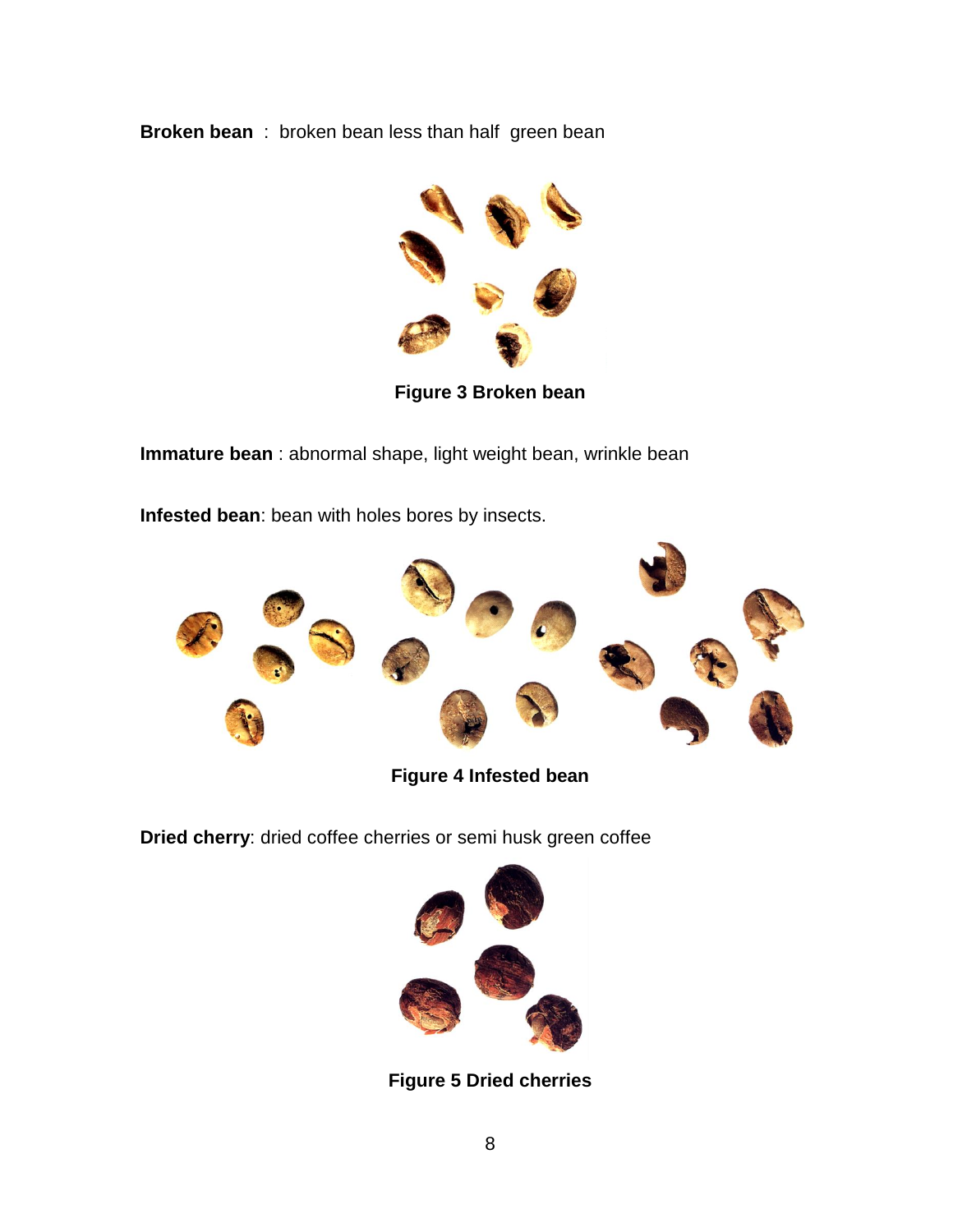**Foreign matter** : physical foreign matter that not include green coffee; eg. Stone, soil, wood and also include husk and coffee parchment.

**Total defects** : weigh of total defect (Black bean, mouldy bean, broken bean, immature bean, infested bean, dried cherries and foreign matter.